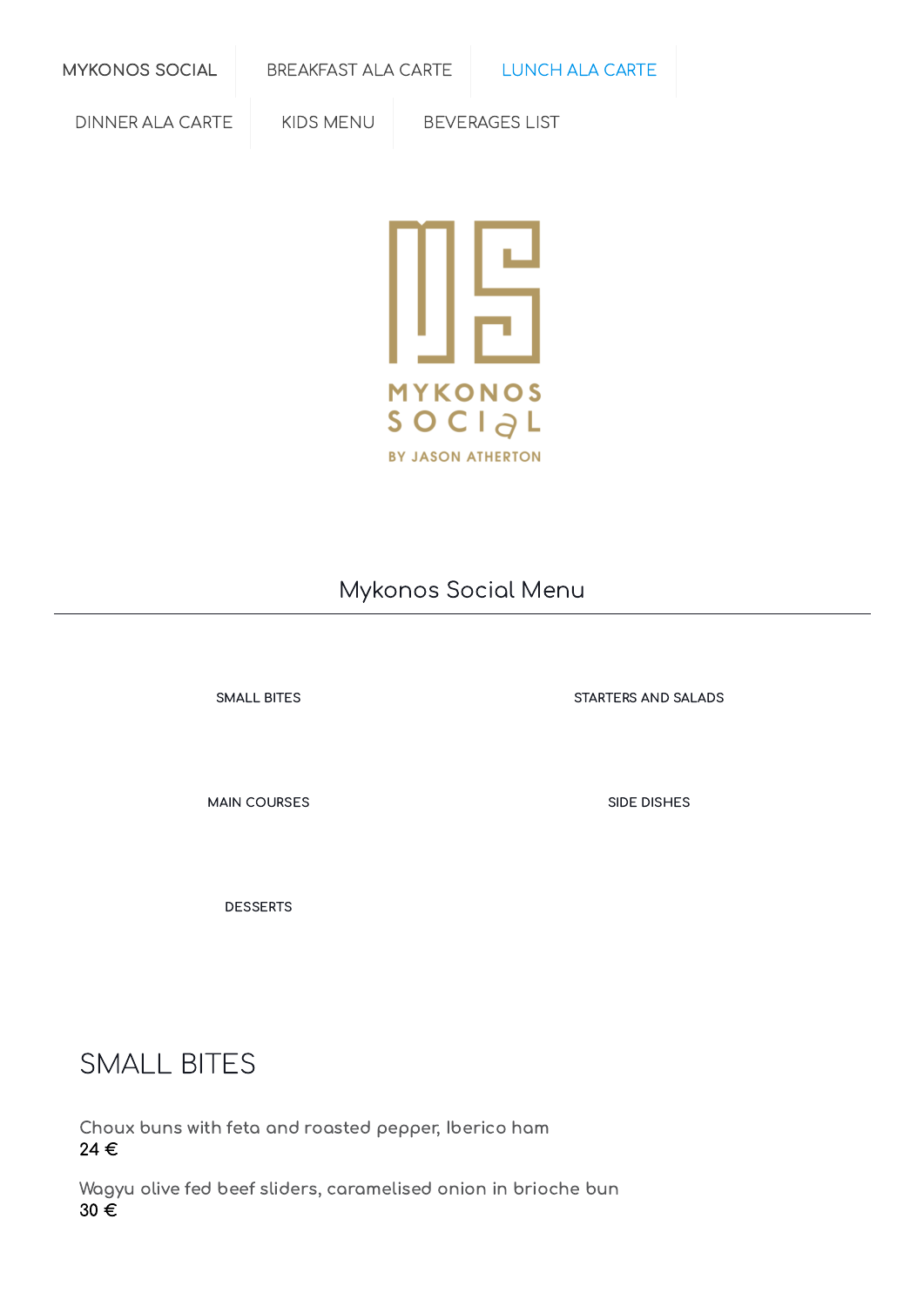Flat bread with Ortiz anchovies and garlic butter 24 €

Traditional Greek dips with sesame bread 26 €



## <span id="page-1-0"></span>STARTERS AND SALADS

French oysters with ponzu, shallot and lime (No 4) 6/9/12 84€/ 126€/ 168€

Local watermelon salad with feta, beetroot and pine nuts, mint dressing 26 €

Cauliflower salad, grape jam, confit lemons and raisins 24 €

Mykonos octopus salad, compressed fennel, bouillabaisse dressing, garlic, and parsley aioli

28 €

Bulgar wheat and courgette salad, Greek yogurt, pomegranate 24 €

Greek Lobster salad, rainbow radish and baby gem, avocado, and citrus butter dressing

68 €

Pantzarosalata , salt baked beetroot , candy beetroot pickled, strained yogurt with beetroot reduction

26 €

Bluefin tuna tartar with soy and Bonita dressing, spring onion salad, seaweed crackers 44 €

Aegean Sea sea bass cured in lime and miso, cucumber and buttermilk, avocado 36 €

Burrata with heritage marinated tomatoes, basil oil, sourdough , shallots 26 €

Organic green leaf salad with summer vegetables and mustard dressing 22 €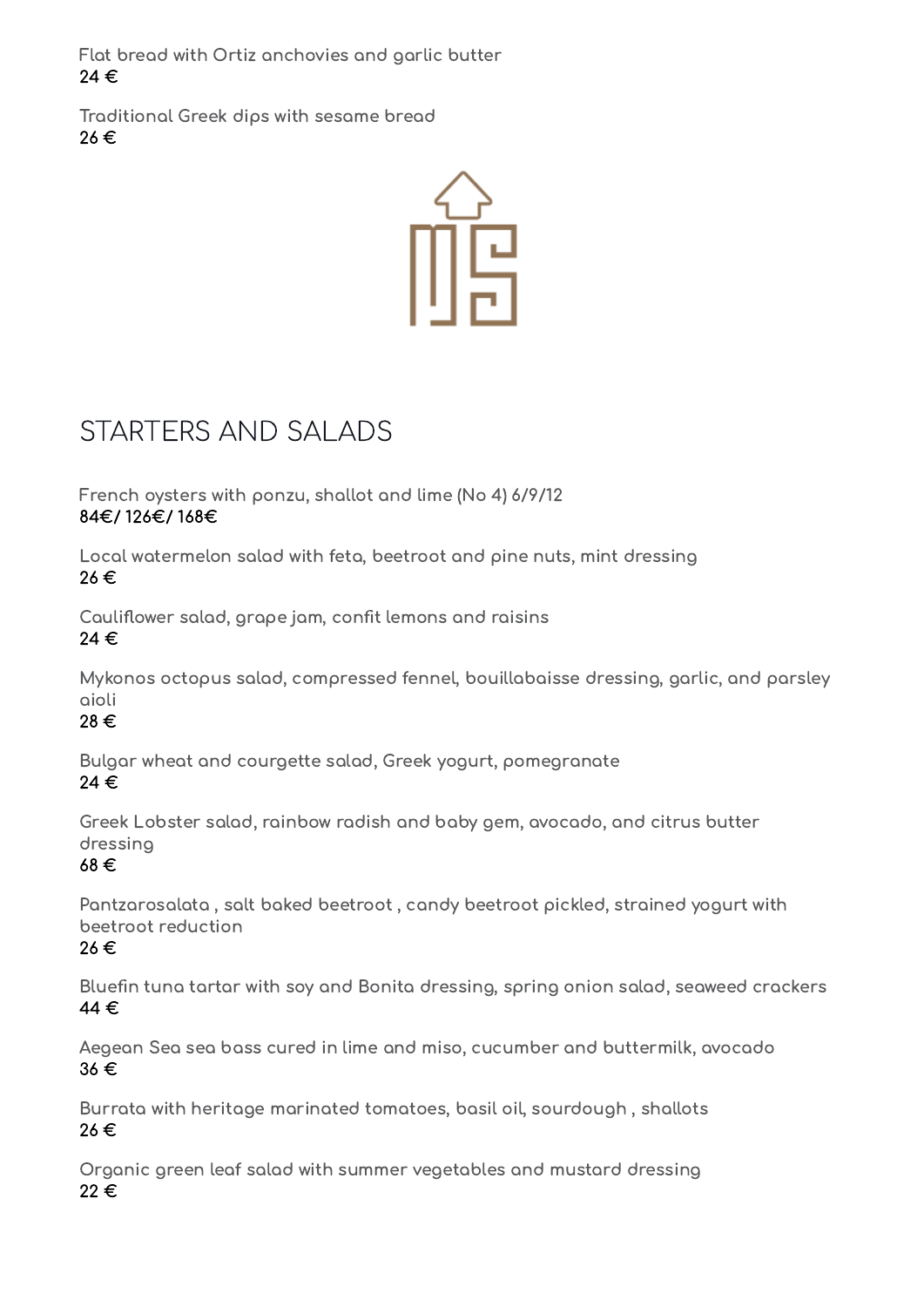Cured Salmon with carrot ponzu and lime, breakfast radish 32€



### <span id="page-2-0"></span>MAIN COURSES PASTA RICE AND PIZZA

Aegean Sea urchin risotto, Greek saffron 58 €

Greek lobster (300 gr) bisque, linguine, parsley 60 €

Penne with basil pesto and Parmesan 26€

Burrata with Greek tomato and basil 30 €

Capricosa with artichoke, Ortiz anchovies, black olive, Parma ham 34 €

#### **SANDWICHES**

Club sandwich with cheese, ham, egg and chicken served with fries 38 €

Mykonos social Burger with cheese, caramelised onion and fries 44 €

#### LOCAL FISH

Roasted Aegean Sea bass, courgette basil rice, sauce vierge 40 €

Mykonos Sea-bream with fennel, tomato and Caparrisa sauce cooked in clay pot 55 €

Whole fish fresh from the market(please ask your waiter) Per kg:140€

MEAT COOKED IN THE JOSPER GRILL OVER COALS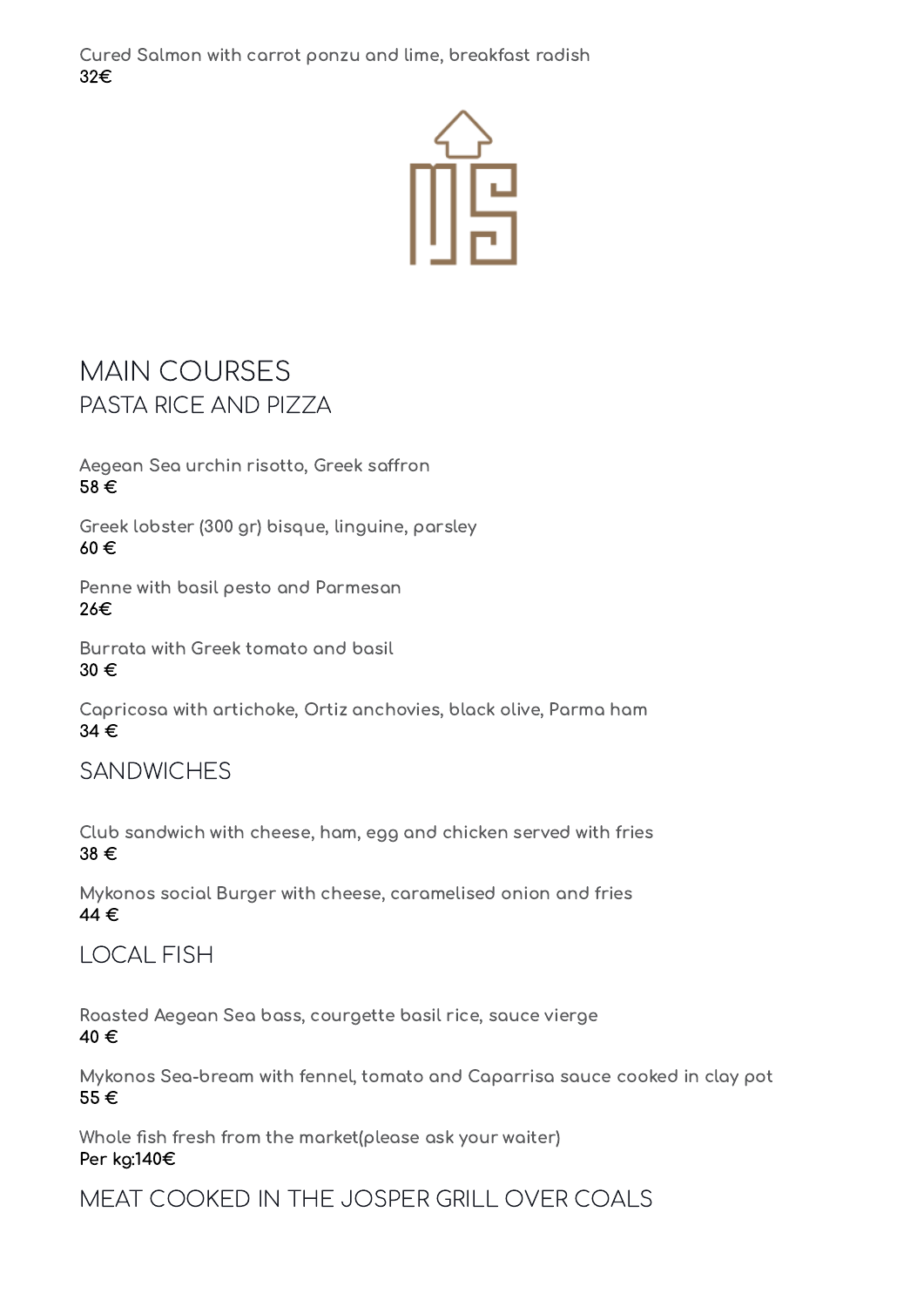Aged fillet steak, Choice USA, grass fed 220 gr 58 €

Ribeye Choice USA grass fed aged 25 days, 300 gr 68 €

Wagyu A5 from Japan (per 100 gr) 88 €

Wagyu tomahawk 1,1kg for two to four 290 €

Greek shoulder of Lamb slow cooked then grilled, for two 80 €

Paillard of chicken with rocket, parmesan and roasted peppers 32 €



# <span id="page-3-0"></span>SIDE DISHES

Traditional Greek salad with Santa Marina olive oil 16 €

Koffman fries, with aioli 18 €

Duck fat chips with Maldon salt 20 €

Rocket and Parmesan salad with balsamic dressing 16 €



<span id="page-3-1"></span>